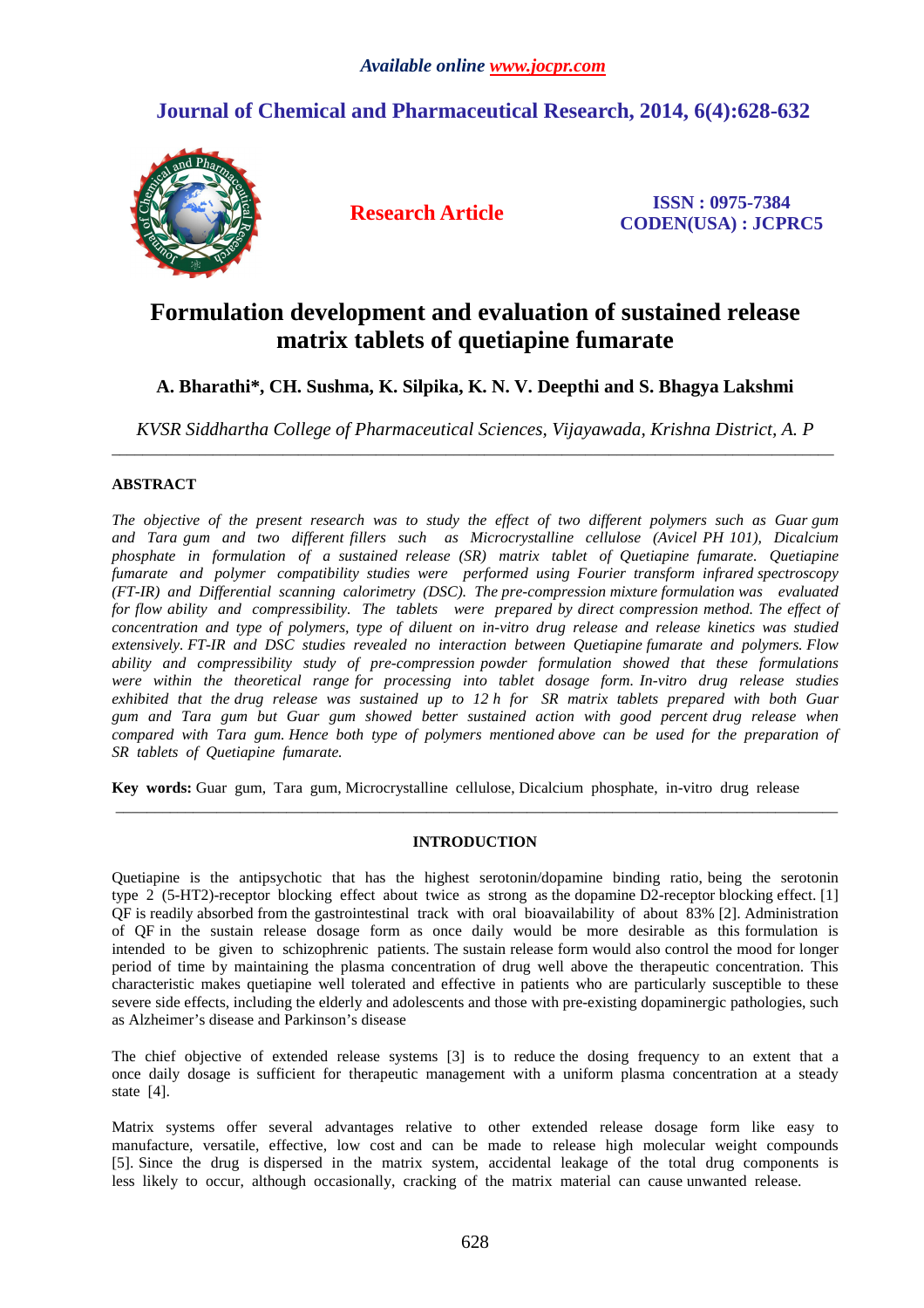The oral route is a route most often used for administration of drugs. Tablets are the most popular oral formulations available in the market and are preferred by patients and physicians alike. In long term therapy for the treatment of chronic disease conditions, conventional formulations are required to be administered in multiple doses and therefore have several disadvantages. Sustained release formulations are preferred for such therapy because they maintain uniform drug levels, reduce dose and side effects, and show better patient compliance, and increase safety margin for high potency drugs. Polymers [6] which are used as release retarding materials in the design of extended- release dosage forms play a vital role in controlling the delivery of drug from these dosage forms [7].

*\_\_\_\_\_\_\_\_\_\_\_\_\_\_\_\_\_\_\_\_\_\_\_\_\_\_\_\_\_\_\_\_\_\_\_\_\_\_\_\_\_\_\_\_\_\_\_\_\_\_\_\_\_\_\_\_\_\_\_\_\_\_\_\_\_\_\_\_\_\_\_\_\_\_\_\_\_\_*

Quetiapine Fumarate is the most recently introduced atypical antipsychotic and is indicated for the management of the manifestations of psychotic disorders and schizophrenia. Quetiapine fumarate has a mean half life of 6hrs and it has to be administered at least thrice a day. Hence the objective of the study was to develop and evaluate twice daily sustained matrix tablets of Quetiapine fumarate.

## **EXPERIMENTAL SECTION**

## **Materials**

Quetiapine Fumarate was obtained as gift sample from Honest Formulations Pvt Ltd, India. Guar Gum was a gift sample from Merck Specialities Pvt.Ltd. Mumbai. Tara Gum was a gift sample from Merck Specialities Pvt.Ltd. Mumbai. Microcrystalline Cellulose Avicel PH 101 was a gift sample from Indian Reasearch products, Madras. Dicalcium phosphate dehydrate was a gift sample from Finar chemicals. Magnesium stearate was a gift sample from SD-fine chemicals. Talc was a gift sample from SD-fine chemicals**.** All other reagents of analytical grade were used.

### **Preparation of matrix tablets**

Compressed tablets of QF using different polymers were prepared by direct compression method, as per formulae given in Table 1.1. Accurately weighed quantities of drug, polymer was passed through sieve no #40 and remaining ingredients were added to the blend in a polybag and mixed well for 10 minutes. Sufficient quantities of Micro crystalline cellulose/Dicalcium phosphate were used to raise the total bulk of the tablets to a weight of 200mg each. The resulting powder blend was compressed on single punch tablet press (Cadmach, India) using 8 mm round punches to the hardness of 6-8 kg/cm<sup>2</sup>. The formulations are shown in Table 1.1.

| <b>Ingredients</b><br>(mg/tab) | F1  | F2             | F3  | F4  | F <sub>5</sub> | F6             | F7  | F8     | F9  | F10    | F11            | F12 |
|--------------------------------|-----|----------------|-----|-----|----------------|----------------|-----|--------|-----|--------|----------------|-----|
| QF                             | 50  | 50             | 50  | 50  | 50             | 50             | 50  | 50     | 50  | 50     | 50             | 50  |
| Guar Gum                       | 100 | 50             | 25  | -   |                | -              | 100 | 50     | 25  | -      |                |     |
| Tara Gum                       |     |                |     | 100 | 50             | 25             | ۰   |        | -   | 100    | 50             | 25  |
| MCC (Avicel PH 101)            | 46  | 96             | 121 | 46  | 96             | 121            | ۰   |        |     |        |                |     |
| <b>DCP</b>                     |     | -              |     |     |                | -              | 46  | 96     | 121 | 46     | 96             | 121 |
| Magnesium stearate             | 2   | $\overline{c}$ | 2   | 2   | ◠              | $\overline{2}$ | 2   | $\sim$ | ↑   | ◠      | $\overline{c}$ | ↑   |
| Talc                           | ◠   | ↑              | ↑   | ↑   | ↑              | C              | ↑   | C      | ↑   | $\sim$ | ↑              | ↑   |
| Total weight (mg)              | 200 | 200            | 200 | 200 | 200            | 200            | 200 | 200    | 200 | 200    | 200            | 200 |

**Table 1.1. Composition of matrix tablets of Quetiapine Fumarate Ingredients (mg/tablet)** 

# **Evaluation of tablets**

# **Weight variation**

Twenty tablets were selected randomly and the average weight was determined. Then the individual tablets were weighed and the individual weight was compared with the average weight which is shown in table 1.2.

## **Hardness and Friability**

Hardness of the tablets (n=3) was determined using Monsanto hardness tester. Friability of the tablets were checked using Roche friabilator. Preweighed sample of tablets  $(n=10)$  was placed in the friabilator, it was operated for 100 revolutions. Tablets were then dusted and reweighed [8] which is shown in table 1.2. The experiment was repeated three times.

#### **Estimation of drug content**

Twenty tablets of each formulation were weighed and powdered. The quantity of powder equivalent to 5 mg/10mg of drug was transferred into 100 ml volumetric flask and extracted with pH 6.8 buffer by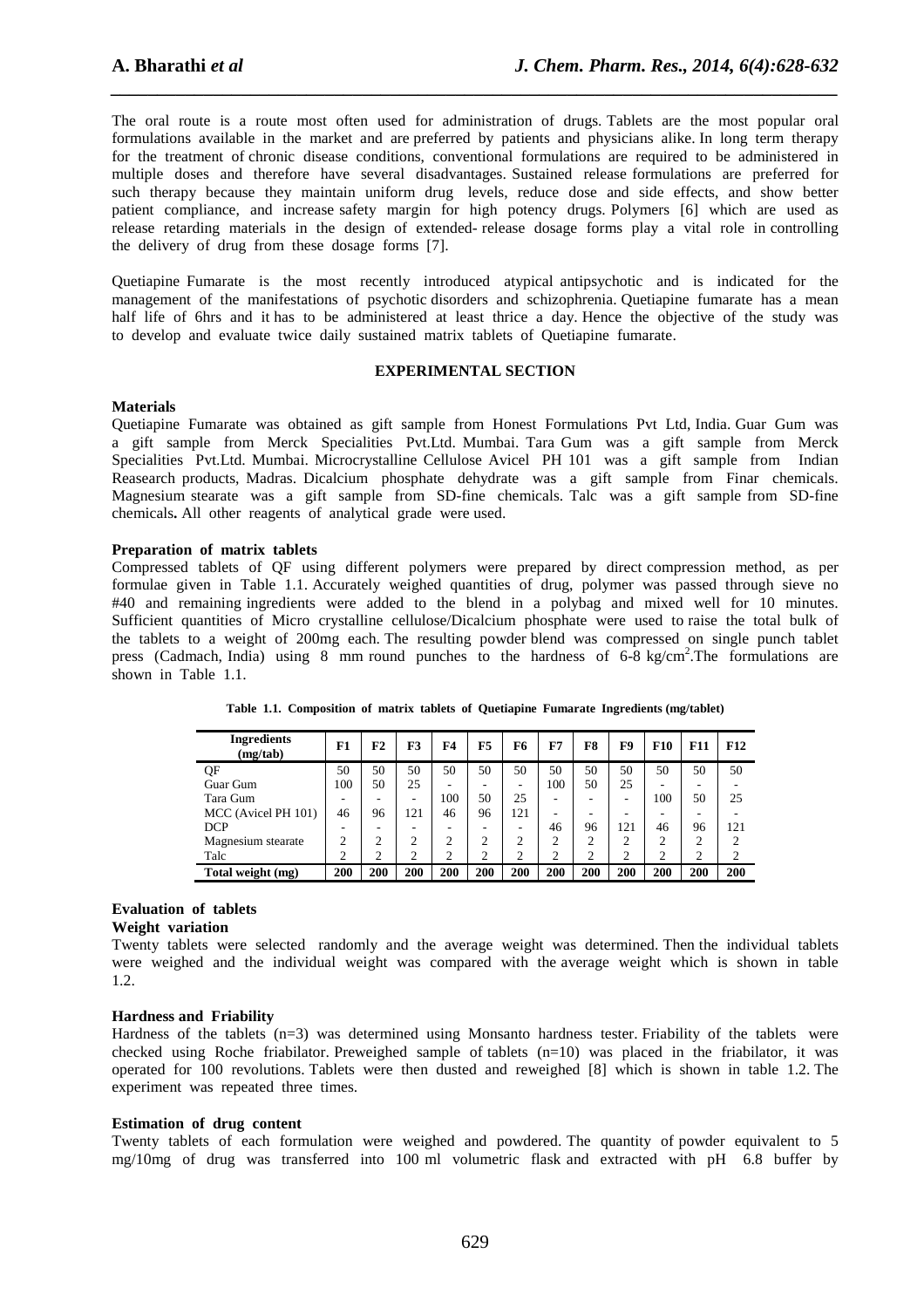keeping in a sonicator for 2 hours, then it was filtered , suitable dilutions were made and absorbance was recorded by using UV spectrophotometer(Elico) at 248 nm and the results were shown in table 1.2.

*\_\_\_\_\_\_\_\_\_\_\_\_\_\_\_\_\_\_\_\_\_\_\_\_\_\_\_\_\_\_\_\_\_\_\_\_\_\_\_\_\_\_\_\_\_\_\_\_\_\_\_\_\_\_\_\_\_\_\_\_\_\_\_\_\_\_\_\_\_\_\_\_\_\_\_\_\_\_*

| <b>Parameters</b>   | Hardness $(kg/cm2) \pm S D$ | <b>Percent Friability</b> | Weight Variation $\pm$ SD | Drug content      |
|---------------------|-----------------------------|---------------------------|---------------------------|-------------------|
| <b>Formulations</b> |                             |                           |                           | $(mg/tab) \pm SD$ |
| F1                  | $6.37 \pm 0.05$             | 0.7                       | $200 + 0.14$              | $50 + 1.25$       |
| F2                  | $6.70 + 0.10$               | 0.8                       | $200 + 0.12$              | $48 \pm 1.98$     |
| F <sub>3</sub>      | $6.57 + 0.15$               | 0.6                       | $200 + 0.15$              | $49 + 1.67$       |
| F <sub>4</sub>      | $6.81 \pm 0.10$             | 0.6                       | $200 + 0.10$              | $50 \pm 1.25$     |
| F5                  | $6.20 + 0.10$               | 1.2                       | $200 + 0.04$              | $50 \pm 0.98$     |
| F6                  | $6.37 + 0.12$               | 0.7                       | $200 + 0.06$              | $50 \pm 0.65$     |
| F7                  | $6.81 + 0.08$               | 0.9                       | $2000 + 0.08$             | $49 + 0.54$       |
| F8                  | $6.53 + 0.06$               | 1.1                       | $200 + 0.04$              | $48 + 0.78$       |
| F9                  | $6.66 \pm 0.15$             | 0.8                       | $2000 \pm 0.01$           | $50 \pm 0.85$     |
| F10                 | $6.71 + 0.12$               | 0.8                       | $2000 + 0.02$             | $49 + 0.97$       |
| F11                 | $6.72 \pm 0.11$             | 0.6                       | $2000 \pm 0.03$           | $48 \pm 0.36$     |
| F12                 | $6.50 \pm 0.10$             | 0.9                       | $2000 \pm 0.05$           | $50 \pm 0.84$     |

**Table 1.2 post compression properties of all formulations** 

## **In vitro drug release study**

In vitro release studies were conducted by using USP eight station dissolution test apparatus (Electrolab).The dissolution medium consisted of 0.1N HCl (pH 1.2) for the first 2 hours and phosphate buffer (  $pH$  6.8) for the subsequent 10 hours.900 ml of dissolution medium was maintained at 37 $\pm$ 0.5 °C at 50 rpm (paddle method).Aliquots of 5 ml were withdrawn at predetermined time intervals and an equivalent amount of fresh buffer maintained at the same temperature was replaced. The samples were suitably diluted and analysed by measuring the absorbance at 248 nm.

#### **Data Analysis**

Release data were analysed as per zero order, first order, Higuchi equation [9] and Peppas equation [10] models to assess the drug release kinetics and mechanism of release from the tablets.

#### **RESULTS AND DISCUSSION**

The fabricated formulation were subjected to weight variation, hardness, friability and estimation of drug content. All the formulated tablets complied with the weight variation test requirement. Hardness of the tablets was in the range of 5-6 Kg/cm<sup>2</sup>. Weight loss in the friability test was less than 0.84% in all the cases. All the matrix tablets prepared contained the drug with in 100±2% of the labelled claim. Thus, all the physical parameters of the prepared tablets were practically within control. Two different polymers (Guar gum, Tara gum) were studied at different concentrations as drug release retardants. As the concentration of polymer is decreased the release rate of the drug was increased. Initially when the concentration of polymer is high in the formulation the release rate of drug was decreased; it may be due to formation of more viscous gel layer around the tablet at high concentration of gum. Sustained release of drug from the Tara gum matrix system (F4 to F6) with better percent of drug release at the end of 12 hrs is due to rapid swelling and gelling capacity of the polymer. In the present study, Guar gum, Tara gum was used as the hydrophilic matrixing agent because it forms a strong viscous gel on contact with the aqueous media, which may be useful in the controlled delivery of water- soluble drugs. As the concentration of gum in the formulations (F1 to F12) was decreased, the drug release was significantly prolonged (Table4). The formulations F1, F2, F3 were formulated by direct compression method using Guar Gum at a concentration of 50, 25 and 12.5% (W/W) respectively with MCC (Avicel Ph 101) as diluent. In FI the Guar Gum prolonged the drug release until 12hr, but with less percent of drug release, with about 62.38%, it may be due to formation of more viscous gel layer around the tablet at high concentration of gum. So, F2 was formulated by decreasing the conc. of guar gum and the release was high when compared to F1 i.e. 80.59%. In order to show better sustained action along with high percent drug release F3 was formulated with 12.5 % (W/W) concentration of Guar gum. The formulation F3 not only showed sustained action but also gave high percent drug release at the end of 12hr with about 90.33%. F4, F5, F6 are the formulations with Tara gum as the release retardant at the conc. of 50, 25, 12.5 % (W/W) respectively with MCC (Avicel pH 101) as the diluents. Formulation F4 showed 84.96% at the end of 12 hr. Formulation F5 showed 96.61% at the end of 12hr . In order to observe further decrease of polymer on the effect of drug release F6 was formulated, in F6, Tara gum could not prolong the drug release until 12hr ,instead the tablet dispersed completely at the end of 10hr with about 98.64% . Among the F4, F5, F6 formulations F5 showed better sustained action with high percent drug release with about 96.61% at the end of 12 hr which is shown in table 1.3. Formulations F7, F8, F9 were prepared with Guar gum at a concentration of 50, 25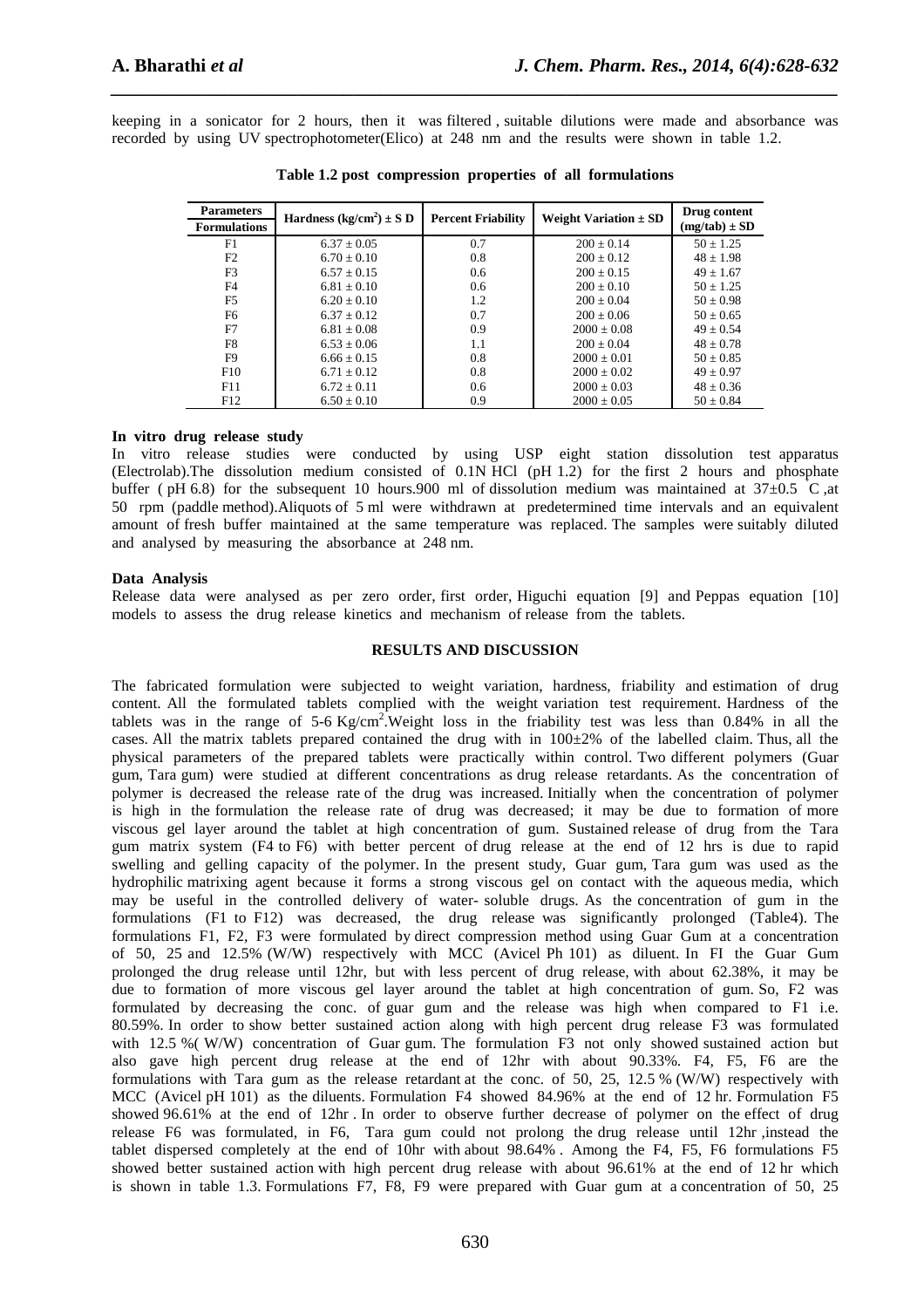and 12.5% (W/W) respectively with DCP (Dicalcium phosphate) as diluent. The percent drug release at the end of 12hr for the formulations F7, F8, F9 was 65.59, 70.48, and 87.32 % respectively. Among the F7, F8, F9 formulations, F9 formulation showed sustained release with high percent drug release of with about 87.32 %. Formulations F10, F11, F12 were prepared with Tara gum at a concentration of 50, 25, and 12.5% (W/W) respectively with DCP (Dicalcium phosphate) as diluents. The percent drug release at the end of 12hr for the formulations F10, F11, F12 was 65.78, 71.96 and 85.50 % respectively which is shown in table 1.4. The results were analyzed with the help of release kinetics. Dissolution profiles of the formulations were fitted to various mathematical models for describing the release mechanism like Zeroorder, first order, Higuchi, Koresmeyer-Peppas release models shown in table 1.5.

*\_\_\_\_\_\_\_\_\_\_\_\_\_\_\_\_\_\_\_\_\_\_\_\_\_\_\_\_\_\_\_\_\_\_\_\_\_\_\_\_\_\_\_\_\_\_\_\_\_\_\_\_\_\_\_\_\_\_\_\_\_\_\_\_\_\_\_\_\_\_\_\_\_\_\_\_\_\_*

| Time(Hrs)     | F1               | F2               | F <sub>3</sub>   | F <sub>4</sub>   | F <sub>5</sub>    | F6               |
|---------------|------------------|------------------|------------------|------------------|-------------------|------------------|
|               |                  |                  | $\Omega$         |                  | $\Omega$          |                  |
| $\degree$ 0.5 | $23.08 \pm 1.34$ | $29.82 \pm 0.68$ | $35.74 \pm 0.71$ | $18.38 \pm 0.23$ | $26.24 \pm 0.063$ | $30.64 \pm 0.24$ |
|               | $29.90 \pm 0.27$ | $37.63 \pm 0.39$ | $48.03 \pm 0.45$ | $26.17 \pm 0.08$ | $41.50 \pm 0.78$  | $43.25 \pm 0.73$ |
|               | $37.32 \pm 0.06$ | $51.49 \pm 1.25$ | $65.36 \pm 0.15$ | $44.09 + 0.75$   | $55.83 \pm 0.47$  | $63.17 \pm 0.57$ |
| 4             | $51.28 \pm 1.13$ | $68.89 \pm 1.38$ | $79.48 \pm 0.27$ | $61.79 \pm 0.17$ | $71.67 \pm 1.38$  | $79.35 \pm 0.18$ |
| 6             | $54.66 \pm 1.56$ | $73.64 + 0.83$   | $81.96 + 1.12$   | $67.66 + 0.15$   | $78.03 + 1.25$    | $84.18 \pm 0.08$ |
|               | $55.96 \pm 0.25$ | $75.18 \pm 0.32$ | $84.05 + 1.18$   | $74.10 \pm 0.63$ | $82.24 \pm 0.63$  | $89.09 + 1.27$   |
| 10            | $58.16 \pm 0.69$ | $76.91 \pm 0.76$ | $86.99 + 0.58$   | $77.78 + 1.12$   | $88.67 + 0.28$    | $98.64 \pm 0.68$ |
| 12            | $62.38 \pm 0.82$ | $80.59 \pm 0.17$ | $90.33 \pm 0.24$ | $84.96 + 0.83$   | $96.61 \pm 0.33$  |                  |

**Table: 1.3 Cumulative Percent drug releases with standard deviation for formulations F1, F2, F3 (Guar gum, Microcrystalline cellulose) F4, F5, F6 (Tara gum, Microcrystalline cellulose)** 

**Table: 1.4 Cumulative Percent drug releases with standard deviation for formulations F7, F8, F9 (Guar gum, Dicalcium phosphate) F10, F11, F12 (Tara gum, Dicalcium phosphate)** 

| TIME(Hrs)      | F7               | F8               | F <sub>9</sub>   | F10              | F11              | F12              |
|----------------|------------------|------------------|------------------|------------------|------------------|------------------|
|                |                  | $\Omega$         |                  | $\Omega$         | $\theta$         |                  |
| $^{\circ}0.5$  | $24.09 \pm 0.46$ | $26.68 \pm 0.38$ | $36.17 \pm 0.25$ | $16.18 \pm 0.27$ | $21.70 \pm 0.26$ | $28.83 \pm 0.27$ |
|                | $29.83 \pm 0.94$ | $35.03 \pm 1.05$ | $51.48 \pm 0.36$ | $23.87 \pm 0.46$ | $32.14 \pm 0.22$ | $45.83 \pm 0.41$ |
| 2              | $42.81 \pm 1.04$ | $49.32 \pm 1.46$ | $61.93 \pm 0.83$ | $35.61 \pm 0.08$ | $41.53 \pm 0.82$ | $58.44 + 0.18$   |
| $\overline{4}$ | $53.82 + 0.18$   | $60.99 + 1.73$   | $70.72 + 0.87$   | $47.70 + 0.28$   | $54.36 + 0.53$   | $78.22 + 0.12$   |
| 6              | $56.77 \pm 0.93$ | $65.43 \pm 1.16$ | $73.59 + 0.04$   | $52.31 \pm 0.21$ | $59.34 + 0.45$   | $80.20 + 0.06$   |
| 8              | $58.22 + 0.64$   | $67.43 + 0.47$   | $78.65 \pm 0.38$ | $56.07 \pm 1.26$ | $64.59 + 0.47$   | $82.54 + 0.27$   |
| 10             | $62.20 \pm 0.65$ | $69.51 \pm 0.27$ | $85.09 \pm 0.24$ | $62.28 \pm 0.48$ | $67.34 \pm 0.28$ | $83.87 \pm 1.61$ |
| 12             | $65.59 \pm 0.27$ | $70.48 \pm 0.58$ | $87.32 \pm 0.63$ | $65.78 \pm 1.43$ | $71.96 + 1.43$   | $85.50 + 0.52$   |

**Table: 1.5 The Rate Constant and Regression values for all the formulations**

| <b>Formulations</b> | Zero order |                |       | <b>First order</b> | Higuchi        | <b>Peppas</b> |                |
|---------------------|------------|----------------|-------|--------------------|----------------|---------------|----------------|
|                     | K          | $\mathbf{R}^2$ | Κ     | $\mathbf{R}^2$     | $\mathbf{R}^2$ | n             | $\mathbf{R}^2$ |
| F1                  | 4.03       | 0.741          | 0.068 | 0.977              | 0.925          | 0.483         | 0.958          |
| F2                  | 5.30       | 0.720          | 0.122 | 0.965              | 0.913          | 0.452         |                |
| F <sub>3</sub>      | 5.60       | 0.662          | 0.169 | 0.985              | 0.875          |               |                |
| F <sub>4</sub>      | 6.24       | 0.848          | 0.144 | 0.966              | 0.975          | 0.448         |                |
| F5                  | 6.52       | 0.802          | 0.232 | 0.945              | 0.957          | 0.432         |                |
| F6                  | 6.32       | 0.785          | 0.350 | 0.911              | 0.952          |               |                |
| F7                  | 4.23       | 0.734          | 0.075 | 0.944              | 0.920          | 0.446         | 0.936          |
| F8                  | 4.60       | 0.695          | 0.090 | 0.915              | 0.898          | 0.493         |                |
| F9                  | 4.23       | 0.675          | 0.145 | 0.908              | 0.879          |               |                |
| F10                 | 4.70       | 0.840          | 0.081 | 0.930              | 0.974          | 0.409         | 0.950          |
| F11                 | 4.88       | 0.797          | 0.093 | 0.993              | 0.957          | 0.457         | 0.993          |
| F12                 | 5.61       | 0.678          | 0.149 | 0.931              | 0.882          | 0.473         | 0.971          |

**TABLE: 1.6 PERCENT DRUG RELEASE AT THE END OF 12 HR** 

| <b>TYPE OF POLYMER USED</b> | <b>TYPE OF DILUENT USED</b> |       |  |  |  |
|-----------------------------|-----------------------------|-------|--|--|--|
| (AT 25 % CONC.)             | MCC (AVICEL PH 101)         | DCP   |  |  |  |
| <b>GUAR GUM</b>             | 80.59                       | 70.48 |  |  |  |
| TARA GUM                    | 96.61                       | 71.96 |  |  |  |

From the above data it was clear that the release retardant effect among the natural polymers used was as follows:

#### **Guar gum >Tara gum**